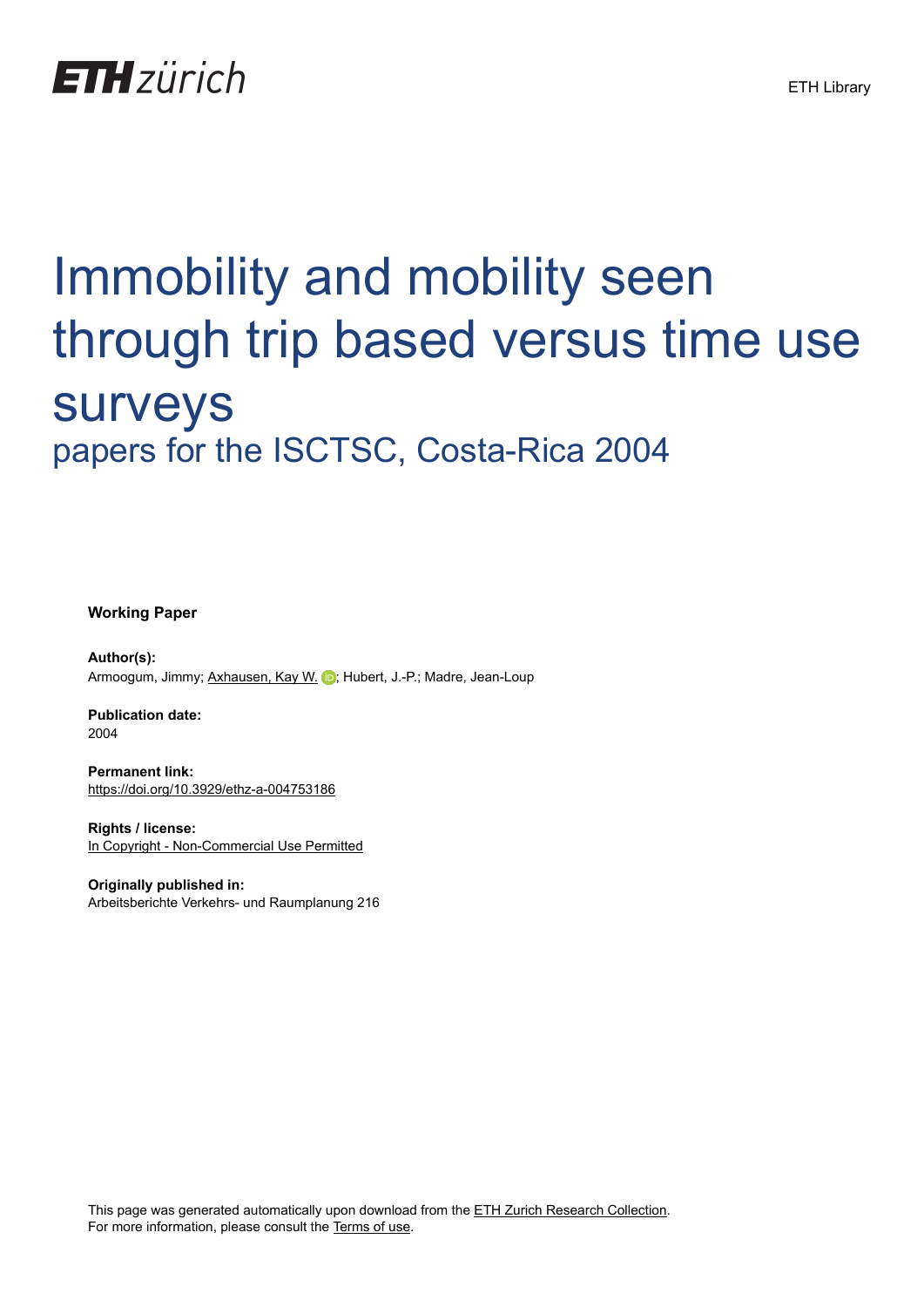Paper for the ISCTSC, Costa-Rica 2004

# **Immobility and mobility seen through trip based versus time use surveys**

**J. Armoogum\* , K. Axhausen\*\*, J.-P. Hubert\*\*\* and J.-L. Madre\***

\* **INRETS – DEST,** \*\***IVT – ETH Zürich,** \*\*\***FUNDP** 

Email: jimmy.armoogum@inrets.fr axhausen@ivt.baug.ethz.ch jean-paul.hubert@math.fundp.ac.be jean-loup.madre@inrets.fr

Mobility surveys are not the only data source giving insights on trip making, especially on immobility for which an overestimation can sometimes be suspected because of "soft refusal" [Axhausen et al., 2003]. Different approaches can be adopted to describe mobility:

- in trip based surveys, information on movements is collected (time and location of departure and arrival, purpose, mode, etc.) with sometimes a question on "reasons for staying at home" if no trip is recorded on the surveyed day,

- in time use surveys (TUS), activities (not only trip purposes) are registered all along the day on a precoded grid with 10 mn time brackets.

These survey sources give different points of view on the same phenomena: trip making. The main issues to be discussed concern both data quality and data analysis. The study is based on surveys conducted in Belgium and in France.

## **1- Presentation of the data**

## **1.1 Data on mobility**

The French NPTS 1993-94 is the fourth survey conducted by INSEE since mid sixties on this topic. It retains the definitions and the essential principles used previously to maintain the statistic continuity so as to enable the measurement of evolution. The purpose of this survey is to describe the trips made by households who are living in France, as well as their use of public and private transport means. Specifically, we have attempted to describe all trips made, whatever their purpose, mode of transport, length, period in the year or time of the day. we are also interested in the level of access to public transport and in the private transport ownership of each household. To describe short distance trips, we have chosen an individual (over 5 years old) at random from the selected household in the sample to record all trips made the day before and the previous week-end. The sample of more than 14000 respondent was spread over 8 waves from May 1993 to April 1994 in order to neutralize the seasonal effects.

In 1999 the Belgium National Institute of Statistics conducted a survey on mobility and travel (MOBEL). A sample of about 3000 respondent households was spread all along the year. All member over 6 years old of the selected household was asked to describe their mobility of one day chosen at random (same day for all member of the household). The Transport Research Group in the University of Namur (GRT) coordinated the transport survey for a federal and governmental project.

## **1.2 Data on time use survey**

At the end of 90's, EUROSTAT has coordinated Time Use Surveys (TUS) in most of European countries. The French time use survey 1998-99 is the third survey conducted by INSEE since mid seventies on this topic. It retains the definitions and the essential principles used previously to maintain the statistic continuity so as to enable the measurement of evolution. The main objective of these surveys is the knowledge of daily life time use in quantifying daily activities with a time grid of 10 minutes. The day is divided according 4 daily fundamental times : professional work, homework, free time and physiologic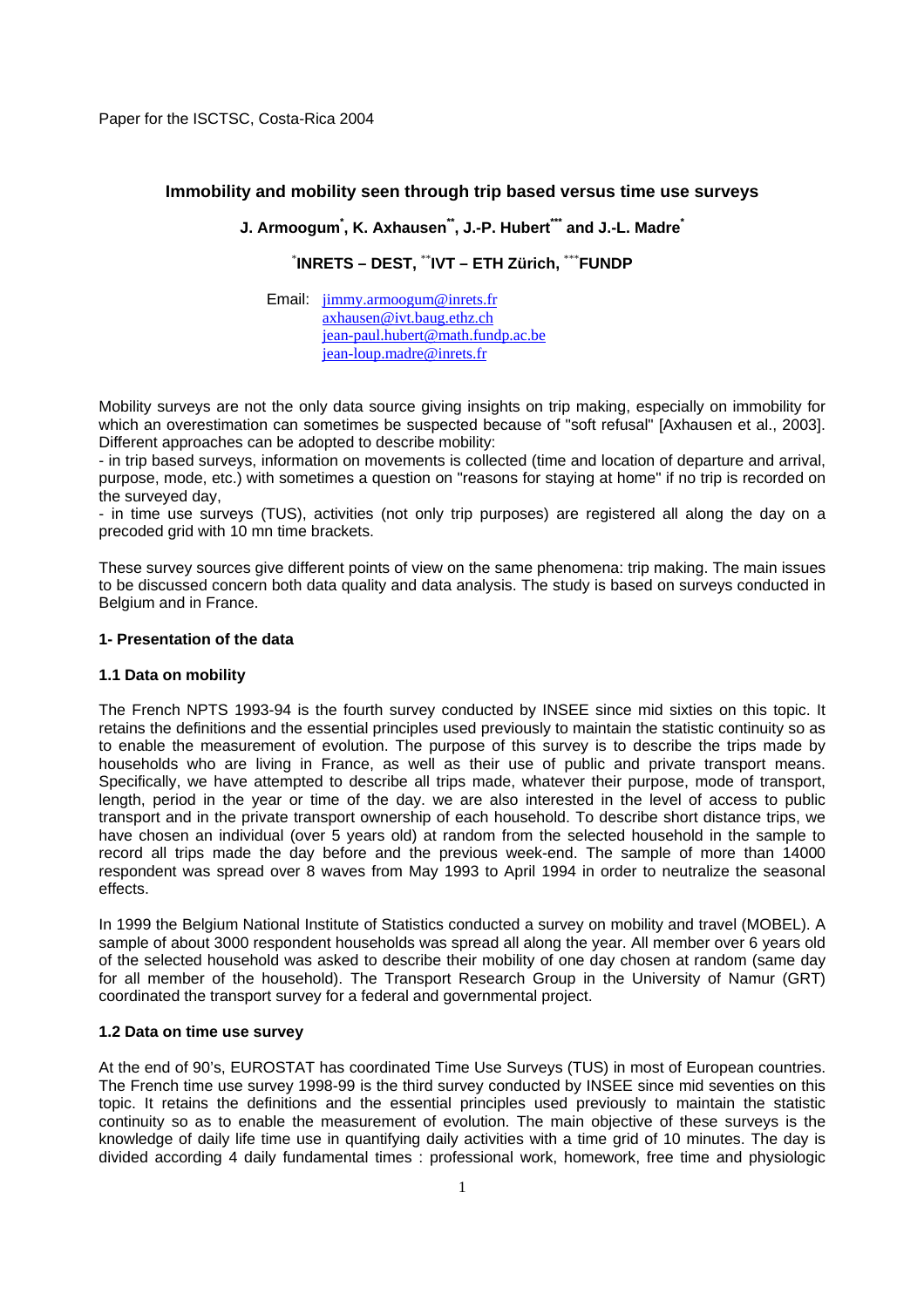time. This survey tackle the following themes : time budget, activity, professional work, domestic work, leisure, transport, body care, care to children, sleep, alimentation and social relation. To describe the daily activities, all individuals over 15 years old from the selected household in the sample have to record all activities made during one day (fixed at random by the interviewers) in a time use questionnaire. The sample of more than 15000 respondent was spread over 8 waves in order to neutralize the seasonal effects.

During the year 1999, the Belgium National Institute of Statistics conducted a time use survey. The sample of about 4300 respondent households was spread all over the year. To describe the daily activities, all individuals over 12 years old from the selected household in the sample have to record all activities made during one day (fixed at random by the interviewers) in a time use grid of 10 minutes.

#### **1.3 Comparison of methodologies**

Travel surveys serve different purposes than TUS but both could give daily mobility indicators. The methodology of the French NPTS and the French TUS and MOBEL and the Belgium TUS (table 1) are different, so that the indicators are not expected to be strictly equal. It is commonly known that trips and activities agenda give different results for transport analysis (Stopher 1992).

|                                      |                                                                                              | France                                                      | Belgium                                                                                            |                                                                                                         |  |
|--------------------------------------|----------------------------------------------------------------------------------------------|-------------------------------------------------------------|----------------------------------------------------------------------------------------------------|---------------------------------------------------------------------------------------------------------|--|
|                                      | Mobility and travel                                                                          | Time use                                                    | Mobility and travel                                                                                | Time use                                                                                                |  |
| Data collection                      | Face to face interview                                                                       | Self administrated<br>form with a face to<br>face interview | Postal, self<br>administrated form, with<br>telephone calls for<br>explanation, reminders,<br>etc. | Self administrated form<br>with two face to face<br>interviews                                          |  |
| Period under review                  | >From May 1993 to<br>April 1994.<br>Except August 3rd to<br>August 22 1993.                  | From May 1998 to<br>April 1999.                             | From December 1998 to<br>December 1999                                                             | From December 1998<br>to February 1999                                                                  |  |
| Number of interview<br>per Household | One member of the<br>household over 6<br>years old randomly<br>selected                      | All member of the<br>households over 15<br>years old        | All member of the<br>households over 6 years<br>old                                                | All member of the<br>households over 12<br>years old                                                    |  |
| Respondent sample<br>size            | 14 150                                                                                       | 15 4 41                                                     | 5 1 4 6                                                                                            | 8 3 8 2                                                                                                 |  |
| Type of questionnaire                | Questionnaire filled by<br>the interviewer                                                   | Activities agenda                                           | Trips agenda                                                                                       | Activities agenda                                                                                       |  |
| Unit of time                         | Continuous time (e.g.<br>Trip from 14h13 to<br>14h18)                                        | 10 minutes interval<br>(e.g. 14h00 to 14h09:<br>activity)   | Continuous time (e.g.<br>Trip from 14h13 to<br>14h18)                                              | 10 minutes interval<br>(e.g. 14h00 to 14h09:<br>activity)                                               |  |
| Activity                             | Reasons for travel are<br>pre-coded within a list<br>of types of activities                  | Open description of<br>activities which<br>motivate trips   | Reasons for travel are<br>pre-coded within a short<br>list of types of activities                  | Open description of<br>activities which<br>motivate trips                                               |  |
| Geography                            | Precise locations                                                                            | Poor geographical<br>indications                            | Precise locations and<br>descriptions                                                              | Rough geographical<br>indications                                                                       |  |
| Mode of transport                    | Descriptions of various<br>means of transport<br>used successively                           | No indication                                               | Descriptions of various<br>means of transport used<br>successively                                 | Main mean of transport<br>during 10 minute<br>interval                                                  |  |
| Day of interview                     | One day chosen<br>(more or less at<br>random) by the<br>interviewer and by the<br>respondent | One day chosen at<br>random                                 | One day chosen at<br>random                                                                        | Two reference days for<br>each household: one<br>weekday, one<br>Saturday or Sunday<br>chosen at random |  |

Table 1 : Methodology of the French NPTS, MOBEL, and the TUS in France and in Belgium

For this study and to have comparable data, in France we will work only on individual over 15 years old and over 12 in Belgium. But there are some technical problems to make the data compatible because descriptions of travel time, trips, as well as their definitions, are not exactly the same. In order to make this comparison we tried to adapt transport survey data, so that we could reproduce the 10-minute slot structure of the TUS. How would a MOBEL respondent have filled the TUS questionnaire? We assumed that the times would have been round figures, and that travel of four minutes or less would not have been considered. Then we changed travel times, times of departure and arrival in MOBEL to round figures, and we disaggregated compound trips with different segments of different modes.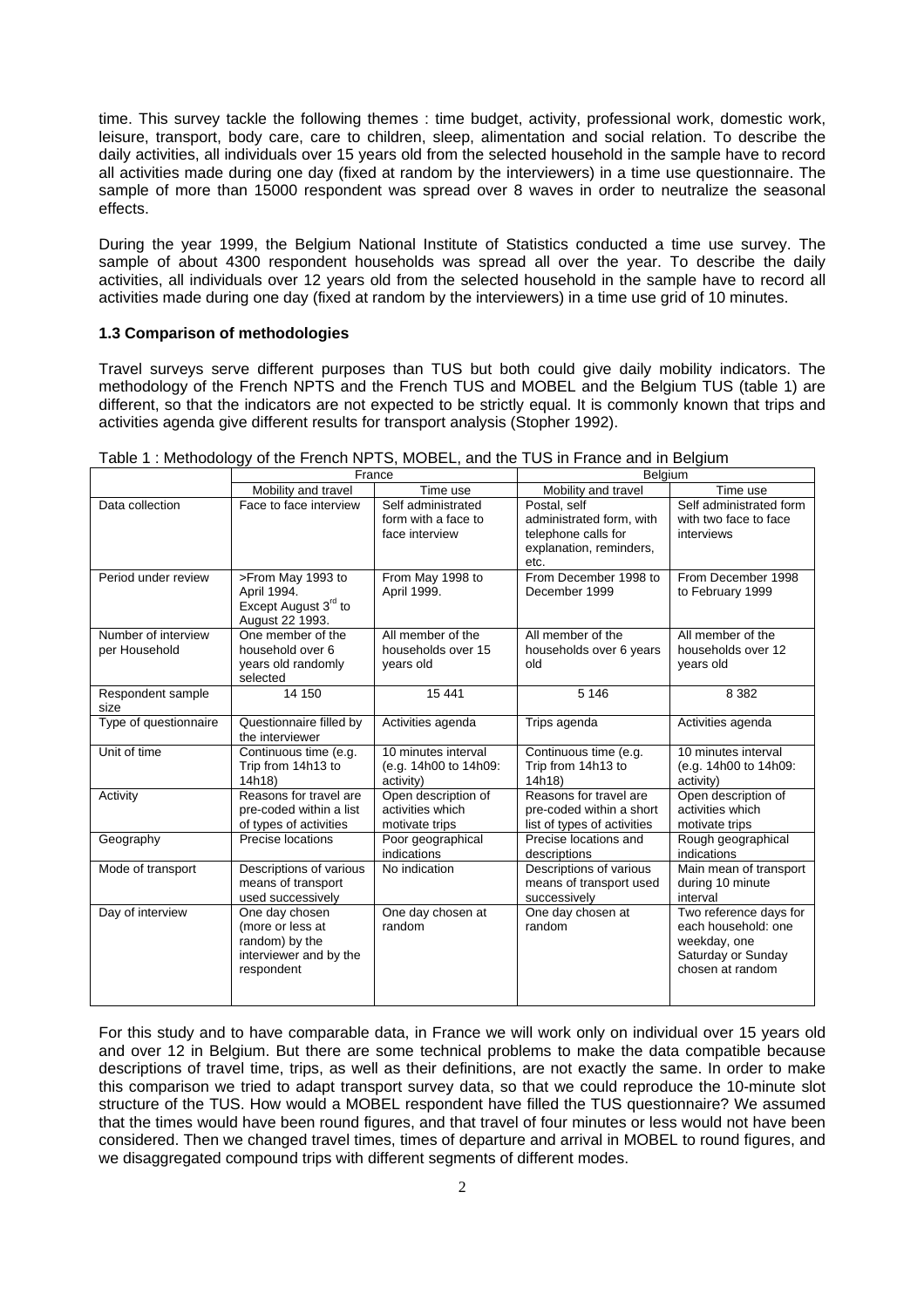## **2. The question of immobility (staying at home) and/or soft refusal**

In both country, the immobility rate seen throughout Mobility and Time Use surveys are statistically different. In TUS we have a lower rate of immobility and the gap of immobility rate between the two types of surveys is about the same 8.2 points for Belgium and 9.1 points for France (cf. table 2). This gap is more important for female (9.4 point in France and 9.0 points in Belgium).

|            |                 | French NPTS           |                       |                    | French TUS            |                       |  |
|------------|-----------------|-----------------------|-----------------------|--------------------|-----------------------|-----------------------|--|
| Gender     | Immobility rate | Lower level at<br>95% | Upper level at<br>95% | Immobility rate    | Lower level at<br>95% | Upper level at<br>95% |  |
| Male       | 13.9%           | 13.0%                 | 14.8%                 | 5.6%               | 5.0%                  | 6.3%                  |  |
| Female     | 20.3%           | 19.4%                 | 21.3%                 | 10.9%              | 10.1%                 | 11.6%                 |  |
| <b>AII</b> | 17.4%           | 16.8%                 | 18.1%                 | 8.3%               | 7.8%                  | 8.9%                  |  |
|            |                 | <b>Belgium MOBEL</b>  |                       | <b>Belgium TUS</b> |                       |                       |  |
| Gender     | Immobility rate | Lower level at<br>95% | Upper level at<br>95% | Immobility rate    | Lower level at<br>95% | Upper level at<br>95% |  |
| Male       | 17.5%           | 16.0%                 | 19.0%                 | 10.2%              | 9.3%                  | 11.1%                 |  |
| Female     | 25.8%           | 24.1%                 | 27.4%                 | 16.8%              | 15.7%                 | 17.9%                 |  |
| <b>AII</b> | 21.8%           | 20.7%                 | 23.0%                 | 13.6%              | 12.8%                 | 14.3%                 |  |

Table 2 : Immobility rates according to gender

Sources : French NPTS 1993-94, French TUS 1998-99, Belgium MOBEL 1999, Belgium TUS 1999

It's in the age band 20 to 49 years old where people are less immobile, in the Time use surveys we found about 3% to 4 % of immobile in France and 6% in Belgium (cf. table 3). Then this rate rise with the age, in France we found 7.3% of immobile for the age band 50-59 years old then 13.0% for 60-69 years old and then 26.0% for those who are over 70. In Belgium, the figures are respectively 14.7%, 22.7% and 38.6% for respectively the age band 50-59, 60-69 and over 70 years old.

In both countries, the gap between the estimations of immobility rates with Mobility and Time Use surveys is light for the age band 20 to 49 years old, and it's rise with the age (and also with the immobility rate) (cf. table 3). In France, it is for those who are over 60 years old that the gap is important between the two surveys (over 15 points in France and 8 points in Belgium), and this explain why the gap is bigger in France than in Belgium.

|               |             | Immobility rates |              |                    |  |  |
|---------------|-------------|------------------|--------------|--------------------|--|--|
| Age           | French NPTS | French TUS       | <b>MOBEL</b> | <b>Belgium TUS</b> |  |  |
| 12 or 15 - 19 | 12.7%       | 4.5%             | 16.9%        | 6.9%               |  |  |
| $20 - 29$     | 6.9%        | 2.8%             | 15.0%        | 6.1%               |  |  |
| $30 - 39$     | 7.4%        | 3.7%             | 11.8%        | 6.5%               |  |  |
| $40 - 49$     | 10.2%       | 4.0%             | 17.0%        | 6.2%               |  |  |
| $50 - 59$     | 16.6%       | 7.3%             | 23.4%        | 14.7%              |  |  |
| $60 - 69$     | 28.0%       | 13.0%            | 30.7%        | 22.7%              |  |  |
| over 70       | 43.5%       | 26.0%            | 46.3%        | 38.6%              |  |  |
| All           | 17.4%       | 8.3%             | 21.8%        | 13.6%              |  |  |

Table 3 : Immobility rates according to age

Sources : French NPTS 1993-94, French TUS 1998-99, Belgium MOBEL 1999, Belgium TUS 1999

According to Time use surveys, in both countries, Friday is the day where there are the less immobile (7.9% in France and 9.9% in Belgium) (cf. table 4). In France it's on Monday and Wednesday that people stay more often at home (about 9%) and in Belgium it's on Tuesday and Wednesday (about 15%). Let's note that there is no school for children on Wednesday in France and in Belgium there is no school only on Wednesday afternoon.

In both countries, the gap between the estimations of immobility rates with Mobility and Time Use surveys is the largest for Monday (about 12 point in France and 8 point in Belgium), it's also the day where immobility is important (cf. table 4). There are more concordance between Mobility and time use surveys for Tuesday and Friday in Belgium (gap of about 5 points) and for Tuesday in France (gap of about 7 points).

| Table 4 : Immobility rates according to the day of description |  |  |  |  |  |  |
|----------------------------------------------------------------|--|--|--|--|--|--|
|----------------------------------------------------------------|--|--|--|--|--|--|

| Day of      | Immobility rates |            |              |                    |  |
|-------------|------------------|------------|--------------|--------------------|--|
| description | French NPTS      | French TUS | <b>MOBEL</b> | <b>Belaium TUS</b> |  |
| Mondav      | 21.4%            | $9.0\%$    | 22.4%        | 14.9%              |  |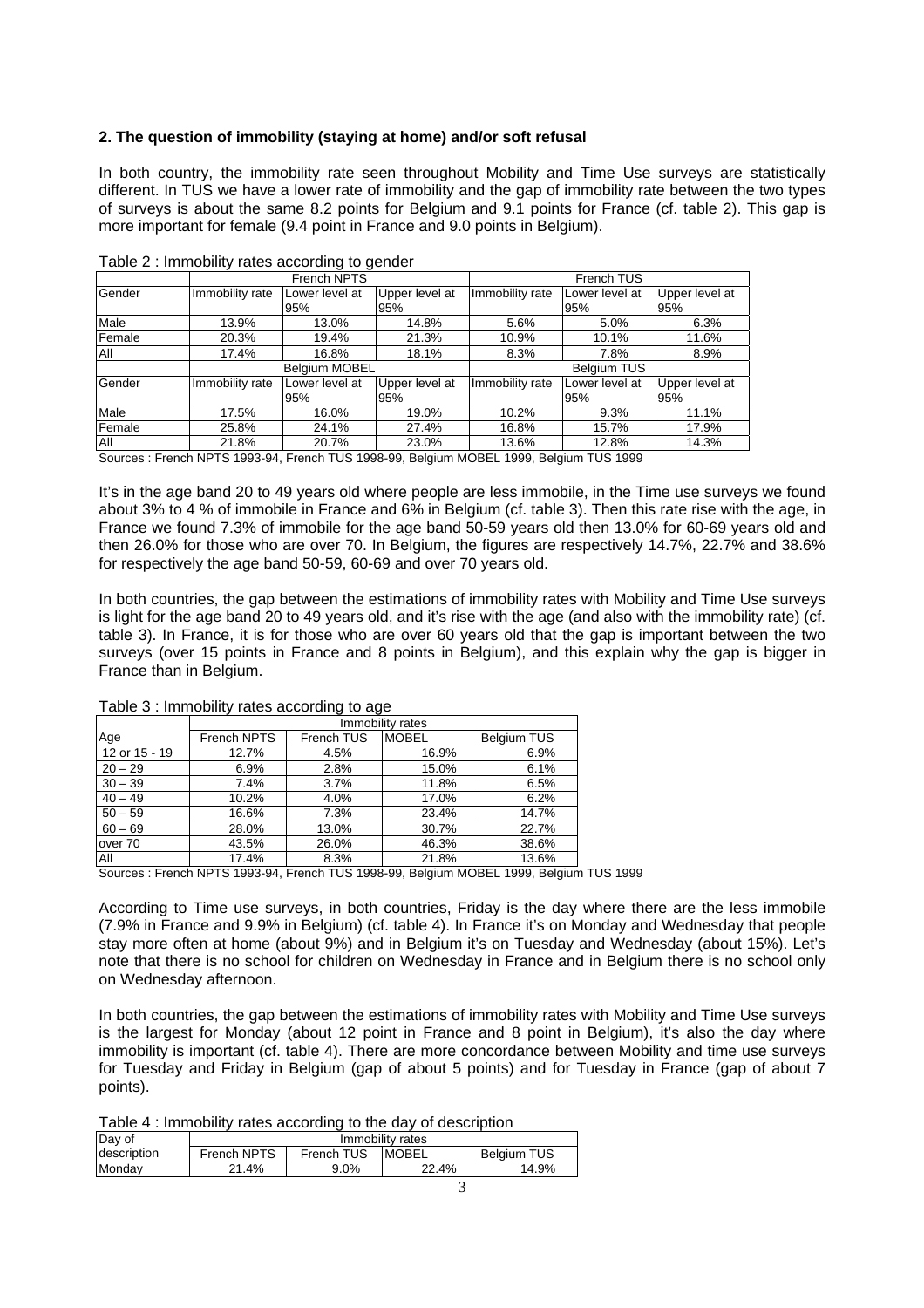| Tuesdav   | 14.9% | 8.0% | 22.7% | 15.9% |
|-----------|-------|------|-------|-------|
| Wednesday | 18.5% | 8.8% | 22.5% | 15.3% |
| Thursdav  | 16.3% | 8.2% | 16.9% | 12.1% |
| Fridav    | 16.2% | 7.9% | 15.5% | 9.9%  |
| Weekdav   | 17.4% | 8.3% | 21.8% | 13.6% |

Sources : French NPTS 1993-94, French TUS 1998-99, Belgium MOBEL 1999, Belgium TUS 1999

In the French NPTS, we found that on Monday there is 21.4% of immobile and on Tuesday this share is the lowest (about 14.9%) (cf. Table 4). According to the protocole of the survey, people decribes the trips they have made the day before the interview. So, on Tuesday people describes their Monday mobility. But Tuesday, we could alos interviewed more persons that are immobile (because those who were mobile were not at home).

|  | Table 5 : Immobility rates according to social category |  |  |
|--|---------------------------------------------------------|--|--|
|  |                                                         |  |  |

|                       | Immobility rates |            |  |
|-----------------------|------------------|------------|--|
| Social category       | French NPTS      | French TUS |  |
| Farmers               | 45.3%            | 22.1%      |  |
| Craftsmen / Tradesmen | 22.8%            | 9.6%       |  |
| Executives            | 10.7%            | 4.8%       |  |
| Technicians           | 10.8%            | 4.9%       |  |
| Employees             | 15.8%            | 8.5%       |  |
| Workers               | 18.1%            | 9.4%       |  |
| None                  | 18.4%            | 8.2%       |  |
| ΑIΙ                   | 17.4%            | 8.3%       |  |

Sources : French NPTS 1993-94, French TUS 1998-99

In France, it is the farmers who stay more often at home (about 22% in the Time Use survey). Probabily that more often they worked at home (cf. Table 5). At the opposite it is the executives and the technicians who are less immobile (about 5% in the Time Use survey). In Belgium, it's those who went to the university that are the less immobile (cf. Table 6).

Table 6 : Immobility rates according to instruction level (person above 18 only)

|                                 | Immobility rates |                    |  |  |
|---------------------------------|------------------|--------------------|--|--|
| Instruction level               | <b>MOBEL</b>     | <b>Belgium TUS</b> |  |  |
| Primary school or no<br>diploma | 42.1%            | 26.2%              |  |  |
| Secondary inf school            | 21.9%            | 15.2%              |  |  |
| Secondary sup school            |                  | 8.6%               |  |  |
| Superior and university         | 11.8%            | 7.3%               |  |  |
| All                             | 21.8%            | 13.6%              |  |  |

Sources : Belgium MOBEL 1999, Belgium TUS 1999

Of course, there are some technical problems to make the data compatible because descriptions of travel time, trips, as well as their definitions, are not exactly the same. In the mobility surveys, a trip is a movement by a person from on place to another preceded and followed by two activities, different from transport. In the TUS, it is, quite naturally, a continuous period of travel with one mean of transport.

These differences cause some technical biases, for instance:

- a very short trip (for instance taking the dog out for two minutes) may appear as an activity involving no travel, while it should theoretically be noted in a mobility survey. Similarly, a very short activity (for instance buying cigarettes) breaking a phase of transport should split the trip in two while there would be only one trip in a TUS.
- a 5 or 15-minute trip (and there are many of them in a mobility survey) can overlap one or two time slots and then appear if it had lasted 10 or 20 minutes in the TUS.

In Belgium, activity based approaches give a better description of short (mainly walk) trips; thus, if an overestimation of immobility is due to the omission of short trips, a better description of immobility could be expected from them.

#### **3. Comparison on mobility**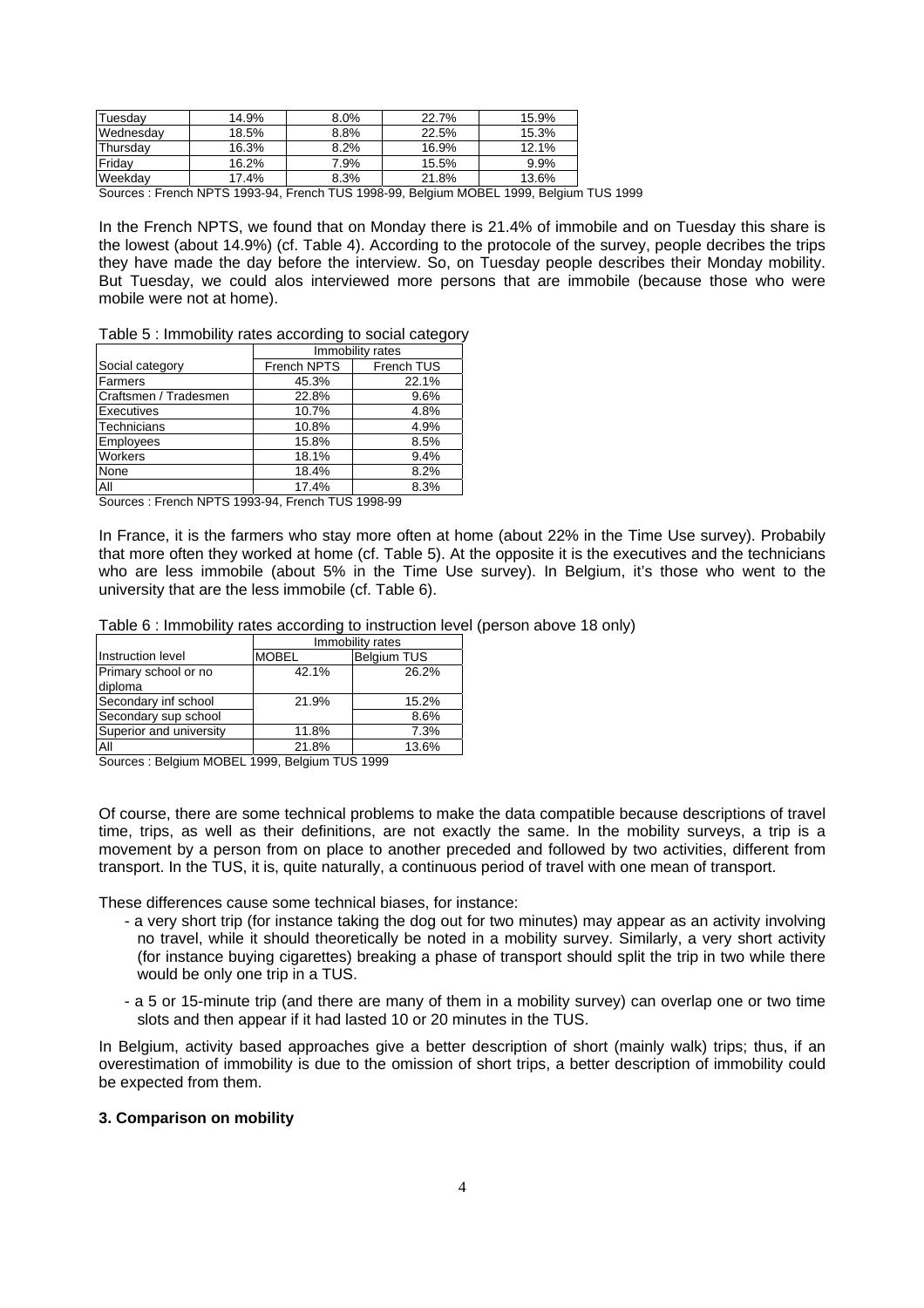In this section, we wil compare the Time Use surveys and the mobility surveys in term of travel time budget (e.g. time dedicate to travel per person and per day) and also in term of number of trips per day and per person.

For french Time use survey there is only one variable "LITRA" that explain (location and trips) which is coded 0 to 4 (0: at home; 1: at work location; 2: outside; 3: home – work trip; 4: other trip) and with only one choice possible. Immobile in the TUS is person where the value of variable "LITRA" is equal to 0 for all day long. Travel time budget for a person is the some of duration where the variable "LITRA" equal to 3 or 4. We could have another definition of immobile (those who have a travel time budget equal to zero) and both definition gives diferent results.

## **3.1 Mobility in term of daily travel time bubget**

With the following definition of immobility: travel time budget equal to zero, in the French Time Use survey, there is 26.7% of immobile people (instead of 8.3% see section 2). For the french case this difference is probabily due to low mobile (in term of duration) people, because if we compare the cumulative frequency of daily travel time budget of the NPTS or the TUS, until a daily travel time budget of half an hour, the cuve for the NPTS is "under" the curve for the TUS (cf. Figure 1).



Figure 1: Travel time budget in France according French NPTS 1993-94 and TUS 1998-99

Sources : French NPTS 1993-94 and French TUS 1998-99.

The measurement of time is a crucial point in the comparison: fixed grid of 10 mn interval versus a spontaneous response on time of departure and of arrival often rounded [Madre et al., 1997]. For Belgium, we tried to adapt transport survey data, so that we reproduce the 10-minutes slot structure of the TUS. For France we did not change the estimation of duration.

In both countries, the male have a travel time budget more important than the female (+ 15 minutes in France and +19 minutes en Belgium according to mobility survey) (cf. Table 7). The Time Use surveys overestimate the daily travel time budget of 2 minutes in France and this figure of about 26 minutes in Belgium.

In both countries and with both methodologies, the travel time budget rise until the age band 20-29 years old and then it decrease (cf. Table 7). The maximum travel time is then 77 minutes in France and 75 minutes in Belgium (Mobility surveys) and the minimum is for aged people (over 70 years) where these figures are 30 minutes in France and in Belgium. For France the difference beteween the two surveys remain in the confidence interval (at the level of 95%).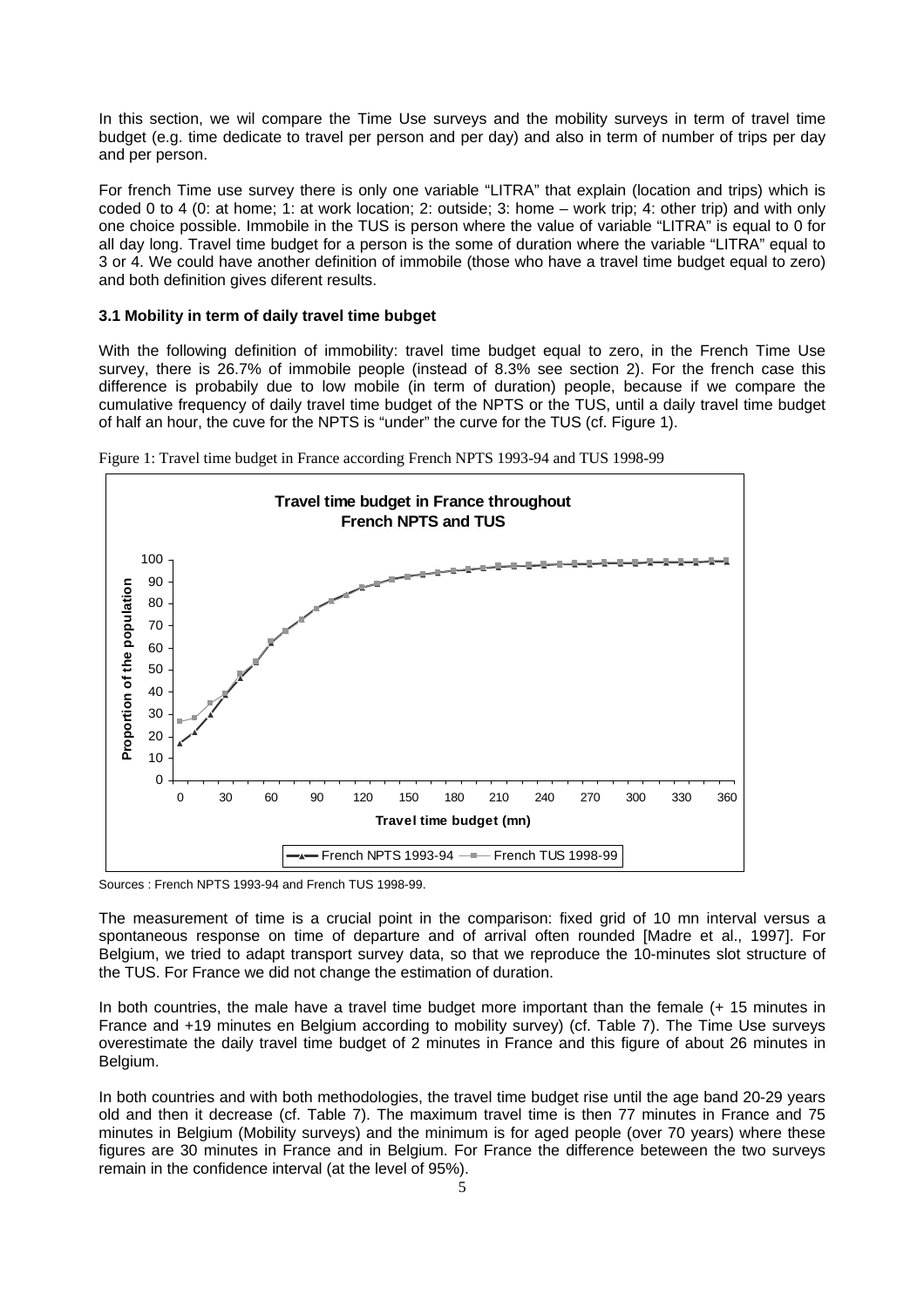|                    |             |            | Travel time budget (mn) |             |
|--------------------|-------------|------------|-------------------------|-------------|
| Socio-demographics | French NPTS | French TUS | <b>MOBEL</b>            | Belgium TUS |
| Gender             |             |            |                         |             |
| Male               | 72          | 69         | 68                      | 92          |
| Female             | 57          | 56         | 49                      | 77          |
| All                | 64          | 62         | 59                      | 85          |
| Age                |             |            |                         |             |
| $12$ o r15 - 19    | 63          | 70         | 51                      | 86          |
| $20 - 29$          | 77          | 81         | 75                      | 102         |
| $30 - 39$          | 74          | 77         | 74                      | 100         |
| $40 - 49$          | 77          | 70         | 66                      | 95          |
| $50 - 59$          | 61          | 63         | 51                      | 81          |
| $60 - 69$          | 48          | 38         | 52                      | 72          |
| Over 70            | 30          | 25         | 30                      | 44          |
| All                | 64          | 62         | 59                      | 85          |
| Day of description |             |            |                         |             |
| Monday             | 59          | 63         | 52                      | 79          |
| Tuesday            | 67          | 59         | 65                      | 80          |
| Wednesday          | 61          | 58         | 59                      | 79          |
| Thursday           | 63          | 65         | 57                      | 81          |
| Friday             | 69          | 66         | 67                      | 101         |
| Weekday            | 64          | 62         | 59                      | 85          |

#### Table 7: Travel time budget according to gender, age, reporting day

Sources : French NPTS 1993-94, French TUS 1998-99, Belgium MOBEL 1999, Belgium TUS 1999

By age band in France, the gap between of the estimations of daily travel time budget with Mobility and Time Use surveys is less than ±5 minutes except for the age band 15-19 (-7 minutes), 40-49 (+7 minutes) and for the age band 60-69 (+10 minutes) (cf. Table 7). In Belgium the minimum gap beteween these two survey is for aged people (over 70 year old -14 minutes).

In both countries, Friday is the day where the time dedicated to travel is the biggest (69 minutes in France and 67 minutes in belgium), then come Tuesday in average 2 minutes less than the Friday (cf. Table 7). The day where people reduce they travel time budget is Monday (59 minutes in France and 52 minutes in Belgium). Let's notes that these figures are inversely proportionnel with the immobility rates.

In France, the gap between of the estimations of daily travel time budget with Mobility and Time Use surveys by reporting day is high when for Tuesday +8 minutes. In Belgium the highest gap is for Friday (- 34 minutes) and Monday (-27 minutes).

In France, the Executice and the technicians are those who dedicated the biggest daily travel time budget (90 minutes for Executives and 77 minutes for technicians) (cf. Table 8). Farmers are those who have the lowest travel time budget (30 minutes) probably because they Home to work trips are very short. Let's notes that these figures are inversely proportionnel with the immobility rates. In Belgium, those who went to the university dedicated the biggest daily travel time budget (86 minutes) (cf. Table 9).

Table 8 :Travel time budget according to instruction level (person above 18 only)

|                     | Travel time budget (mn) |            |  |
|---------------------|-------------------------|------------|--|
| Social category     | French NPTS             | French TUS |  |
| Farmers             | 30                      | 26         |  |
| Craftsmen/Tradesmen | 58                      | 56         |  |
| Executives          | 90                      | 79         |  |
| Technicians         | 77                      | 73         |  |
| Employees           | 62                      | 58         |  |
| Workers             | 57                      | 55         |  |
| None                | 62                      | 67         |  |
| All                 | 64                      | 62         |  |

Sources : French NPTS 1993-94, French TUS 1998-99

Travel time budget estimation is difficult with TUS surveys, as we can see TUS under-estimates the travel time budget of 8 minutes in France and gives an over-estimation of 26 minutes in Belgium. The comparison of the two methodologies according some socio-demographic variables says that these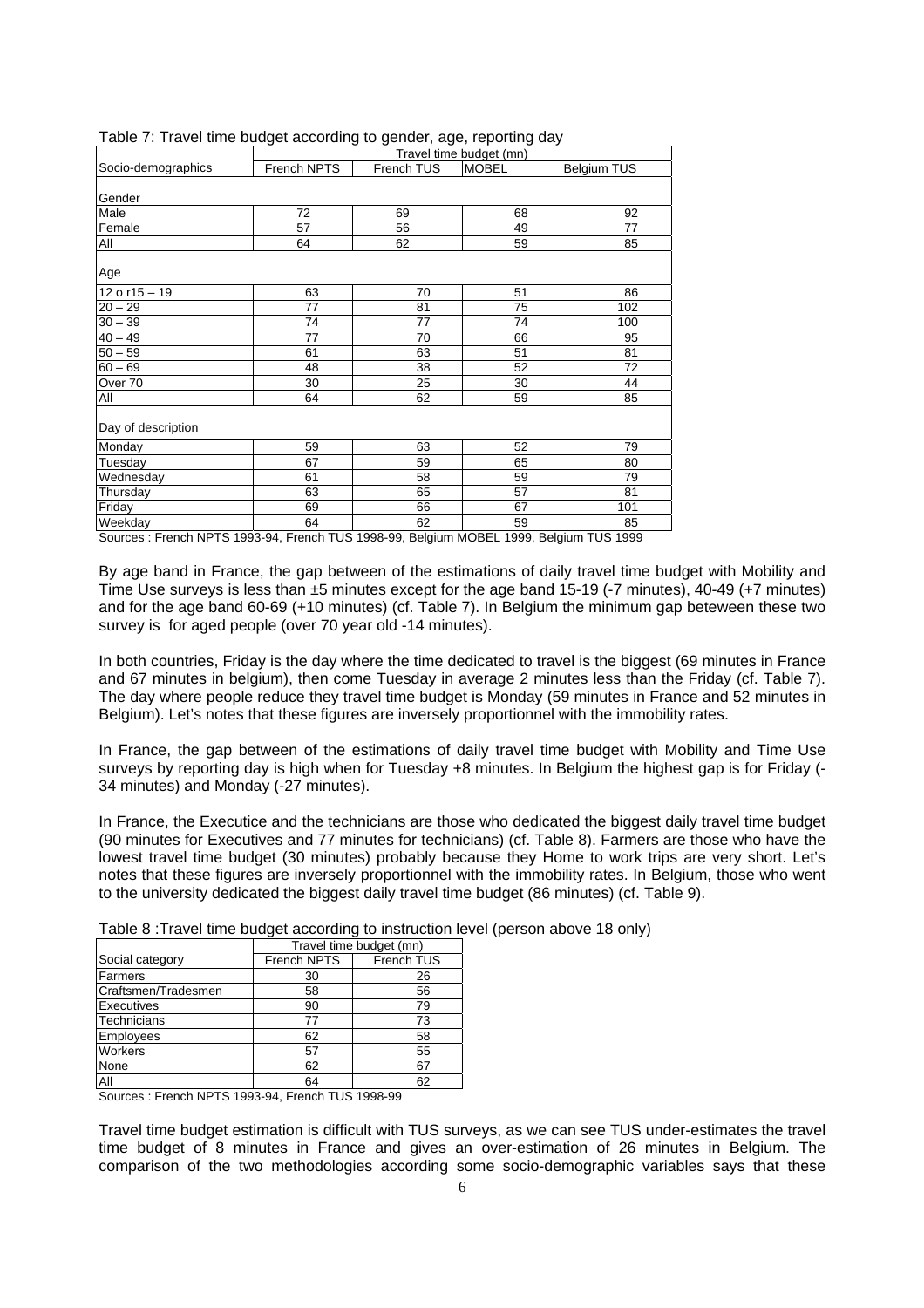differences are parallel (tables 7 to 9), and if we calibrate a correlation this coefficient is 0.94 for France and 0.92 for Belgium.

|                         | Travel time budget |                    |  |  |
|-------------------------|--------------------|--------------------|--|--|
| Instruction level       | <b>MOBEL</b>       | <b>Belgium TUS</b> |  |  |
| Primary school or no    | 30                 | 63                 |  |  |
| diploma                 |                    |                    |  |  |
| Secondary inf school    | 54                 | 79                 |  |  |
| Secondary sup school    |                    | 93                 |  |  |
| Superior and university | 86                 | 103                |  |  |
| All                     | 59                 | 85                 |  |  |

Table 9 :Travel time budget according to instruction level (person above 18 only)

Sources : Belgium MOBEL 1999, Belgium TUS 1999

## **3.2 Mobility in term of daily trips frequency**

In France, the male have a daily trips frequency more important than the female (+0.26 trips in the NPTS and +0.21 trips in the TUS) (cf. Table 10). The French Time Use survey underestimate the daily travel time budget of 0.88 trips (0.91 trips for the male and 0.86 trips for the female).

In France and with both methodologies, the daily trips frequecy rise until the age band 30-39 years old and then it decrease (cf. Table 11). The maximum of frequency is 4.18 trips per day (Mobility surveys) and the minimum is for aged people (over 70 years) where these figures are 1.58 trips.

By age band in France, the gap between of the estimations of trips frequency with Mobility and Time Use surveys is minimum either for young people (+0.48 trips per day) or for aged persons (+0.57 trips per day) (cf. Table 11). For the age band 30-49 this gap is over one trips per day.

In France, Tueday, Thurday and Friday are the days where trips frequency is hight (3.51 trips per person on Tuesday, 3.33 trips on Thusrday and 3.40 trips on Friday). At the opposite, Monday and wednesdy pepole do less trips (3.00 trips per person on Monday and 3.09 trips on Wednesday) (cf. Table 11).

The gap between of the estimations of daily trips frequency with Mobility and Time Use surveys by reporting day is high for Tuesday (+1.16 trips) and is minimum for Monday (+0.58 trips) (cf. Table 11). Because the estimation of trips frequency according the reporting day with the Time Use surveys gives similar results and in the NPTS, Monday is low mobile day and Tuesday an high mobile day.

In France, the Executice and the technicians are those who are very mobile (3.71 trips per day for the Executives and 3.77 trips per day for the technicians) (cf. Table 11). Farmers are those who produce the lowest trips frequency (1.91 trips per day) (cf. Table 11).

|                | French NPTS                    |      |                | French TUS                     |      |                |
|----------------|--------------------------------|------|----------------|--------------------------------|------|----------------|
|                | Number of trips Lower level at |      | Upper level at | Number of trips Lower level at |      | Upper level at |
| <b>IGender</b> | per dav                        | 195% | 95%            | per dav                        | 95%  | 95%            |
| Male           | 3.40                           | 3.35 | 3.44           | 2.49                           | 2.44 | 2.54           |
| Female         | 3.14                           | 3.07 | 3.20           | 2.28                           | 2.23 | 2.34           |
| <b>All</b>     | 3.26                           | 3.20 | 3.32           | 2.38                           | 2.34 | 2.42           |

| Table 10: Number of trips per day according to gender |
|-------------------------------------------------------|
|-------------------------------------------------------|

Sources : French NPTS 1993-94. French TUS 1998-99

Table 11: Number of trips per day according to socio-demographics characteristics

|           | Number of trips per day |            |  |
|-----------|-------------------------|------------|--|
|           | French NPTS             | French TUS |  |
|           |                         |            |  |
| Age       |                         |            |  |
| $15 - 19$ | 3.06                    | 2.58       |  |
| $20 - 29$ | 3.85                    | 2.97       |  |
| $30 - 39$ | 4.18                    | 3.16       |  |
| $40 - 49$ | 3.76                    | 2.72       |  |
| $50 - 59$ | 3.00                    | 2.34       |  |
| $60 - 69$ | 2.41                    | 1.43       |  |
| Over 70   | 1.58                    | 1.01       |  |
| All       | 3.26                    | 2.38       |  |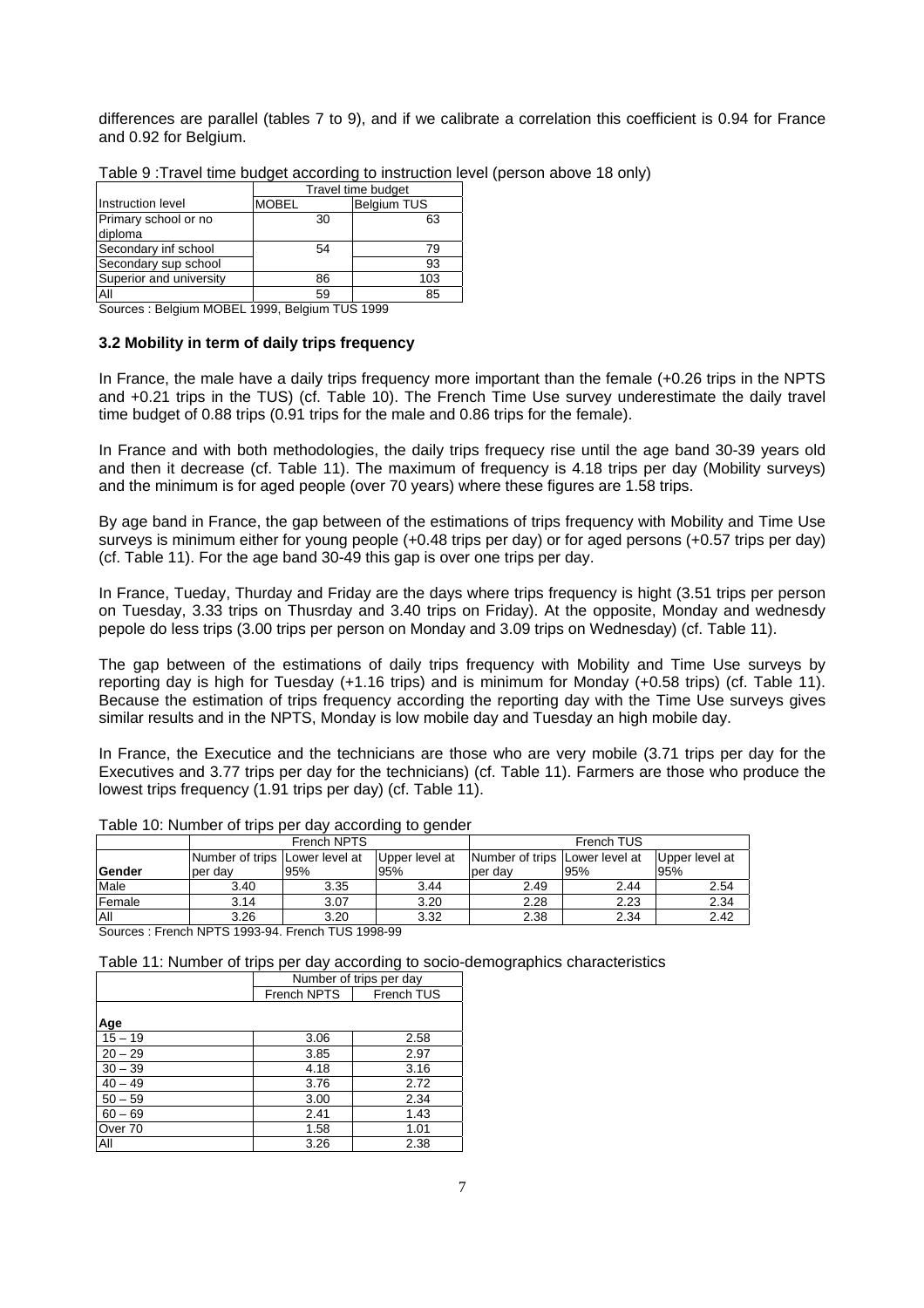| Day of description    |      |      |
|-----------------------|------|------|
| Monday                | 3.00 | 2.42 |
| Tuesdav               | 3.51 | 2.35 |
| Wednesday             | 3.09 | 2.24 |
| Thursday              | 3.33 | 2.45 |
| Friday                | 3.40 | 2.47 |
| Weekday               | 3.26 | 2.38 |
| Social category       |      |      |
| Farmers               | 1.91 | 1.09 |
| Craftsmen / Tradesmen |      |      |
|                       | 3.02 | 1.98 |
| Executives            | 3.71 | 2.76 |
| Technicians           | 3.73 | 2.83 |
| Employees             | 3.43 | 2.38 |
| Workers               | 3.18 | 2.20 |
| None                  | 2.95 | 2.45 |

Sources : French NPTS 1993-94, French TUS 1998-99

#### **4 Conclusion**

This comparison reveals that estimation of mobility with a TUS is subject to bias in term of immobility rates and travel time budget. It can be said as well that TUS biases time budgets because it rounds durations of very short trips to too large values.

The Belgian time use survey catches more trips than the transport surveys, but the two surveys correspond qualitatively well. The gap is larger for mobility rates than for transport time budgets and larger for time budgets than for number of trips or modal share.

At last, corrections made on the assumptions of how a mobility survey respondent would have filled in the TUS questionnaire always make the indicators converge better.

It was also possible to compare indicators for different levels of education training. That comparison shows off that the lower the education level is, the more the surveys diverge. This seems to prove that the challenge to fill such a questionnaire bother many respondents with average or under-average education level. They will fill in the household and individual parts, but not that on trips. The workload of the respondent may have caused a "soft refusal" (Axhausen et al 96).

We can also see, when comparing the indicators for types of activity that the surveys diverge less for working people than not working, perhaps because home to work trips are much easier to conceptualise and write down in a transport survey questionnaire.

In Belgium TUS seems more reliable and amasses more trips but not in France. Mobility surveys have advantages: its gathers precise description of trips combining different modes, and better geographical information. We could assess from this analysis that the two surveys correspond qualitatively well to one another, especially on weekdays. Daily number of trips per person, and modal shares in travel time are quite similar, though the time-use survey bias may exaggerate the share of walking. It seems both conceivable and potentially advantageous to combine the two databases in order to improve estimations for further modelling.

#### **References**

Armoogum, J. and Madre, J.-L. (1997): «Interview et présence au domicile», Symposium Statistique Canada, Otawa.

Axhausen, K.W., Köll, H., Bader, M., Herry, M. (1997): «Workload, response rate and data yield: experiments with long distances diaries», Presented at the 76th annual TRB meeting, TRB 970977.

Axhausen, K.W., Zimmermann, A. S. Schönfelder, Rindsfüser, G. and Haupt, T. (2001): «Observing the rhythms of daily life: A six-week travel diary», Transportation 29 (2) 95-124.